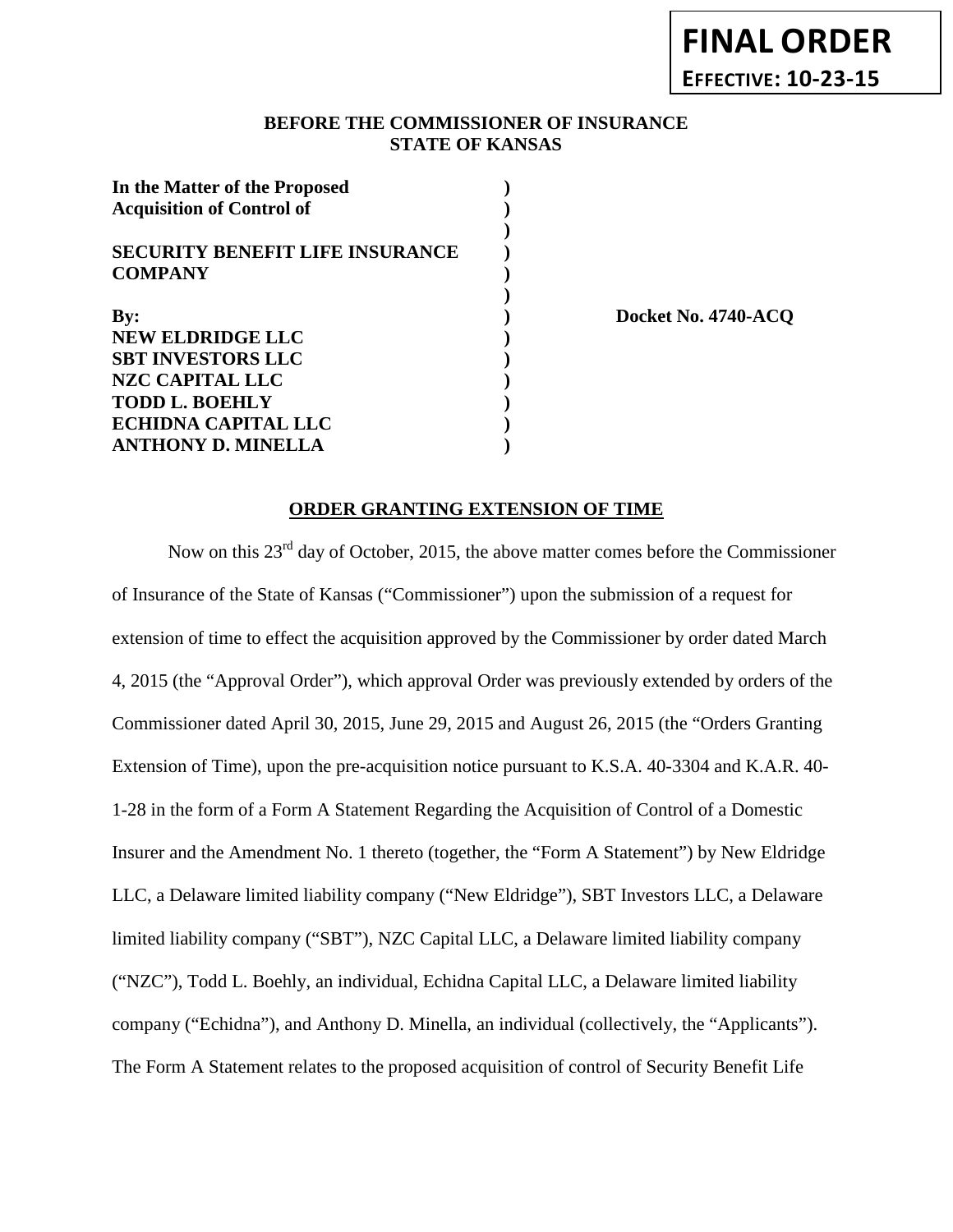Insurance Company ("Security Benefit"), a Kansas domestic insurance company, through the resignation of Guggenheim Knights of Security, LLC as sole manager of Guggenheim SBC Holdings LLC ("GSBCH") and, through a series of transactions, the ultimate replacement of Guggenheim Knights of Security, LLC by New Eldridge (the "Acquisition") as the sole manager of GSBCH (which will be renamed Eldridge SBC Holdings LLC after the Acquisition). Security Benefit is a direct, wholly-owned subsidiary of Security Benefit Corporation, which is a direct, wholly-owned subsidiary of GSBCH.

The Applicants are represented by Cynthia R. Shoss, Sutherland Asbill & Brennan LLP and Justin L. Ochs, Wilmer Cutler Pickering Hale and Dorr LLP. Security Benefit is represented by John Guyot, General Counsel of Security Benefit. The Kansas Insurance Department ("KID") is represented by its Interim General Counsel, Diane Minear, and its Director of Financial Surveillance, Kenneth G. Abitz. Also appearing for the KID is Husch Blackwell LLP.

Pursuant to the authority granted to the Commissioner pursuant to K.S.A. 40-3301 and 40-3304(d)(1) and in accordance with the Kansas Administrative Procedures Act, K.S.A. 77-501, *et seq.*, the Commissioner hereby asserts the following findings of fact and orders:

### **FINDINGS OF FACT**

1. The Approval Order is conditioned on the Acquisition being effected within sixty (60) days of March 4, 2015, the date of the Approval Order.

2. The Applicants have requested an extension of the time to effect the Acquisition for an additional sixty (60) days to allow additional time for the Applicants to receive certain regulatory approvals necessary to effect the Acquisition.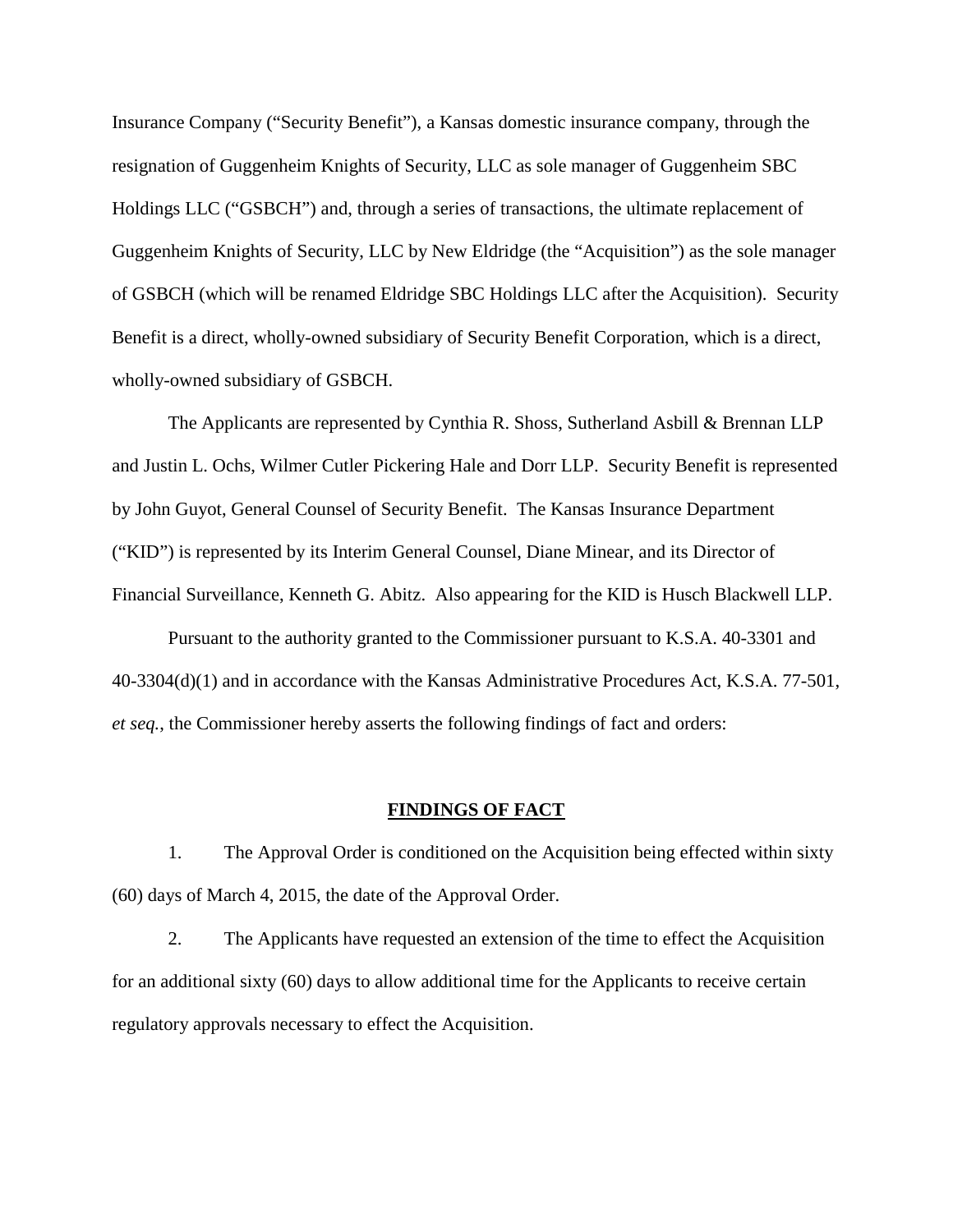3. Pursuant to the Approval Order, the Commissioner retained jurisdiction over the subject matter of this proceeding and over the parties for the purpose of entering such further order or orders as may be deemed proper.

4. The requested extension is reasonable in basis and length.

### **IT IS THEREFORE ORDERED BY THE COMMISSIONER OF INSURANCE THAT:**

1. The sixty (60) day time period set forth in the Approval Order for the Acquisition to be effected, which time period was previously extended by one hundred and eighty (180) days pursuant to the Orders Granting Extension of Time, is hereby extended for an additional sixty (60) days.

2. The Commissioner of Insurance retains jurisdiction over the subject matter of this proceeding and over the parties for the purpose of entering such further order or orders as may be deemed proper.

#### **NOTICE OF RIGHTS**

This Order Granting Extension of Time is effective upon service. Pursuant to K.S.A. 77-529, Applicants may petition the Commissioner for reconsideration of this Order Granting Extension of Time within fifteen (15) days after service. A petition for reconsideration must state the specific grounds upon which relief is requested. Additionally, a party to this agency proceeding may seek judicial review of this Order Granting Extension of Time by filing a petition in the District Court, pursuant to K.S.A. 77-601, *et seq*. Reconsideration of this Order Granting Extension of Time is not a prerequisite for judicial review. A petition for judicial review is not timely unless filed within thirty (30) days following the service of this Order Granting Extension of Time, unless Applicants petition the Commissioner for reconsideration, in which case a petition for judicial review is not timely unless filed within thirty (30) days following service of an order rendered upon reconsideration, or an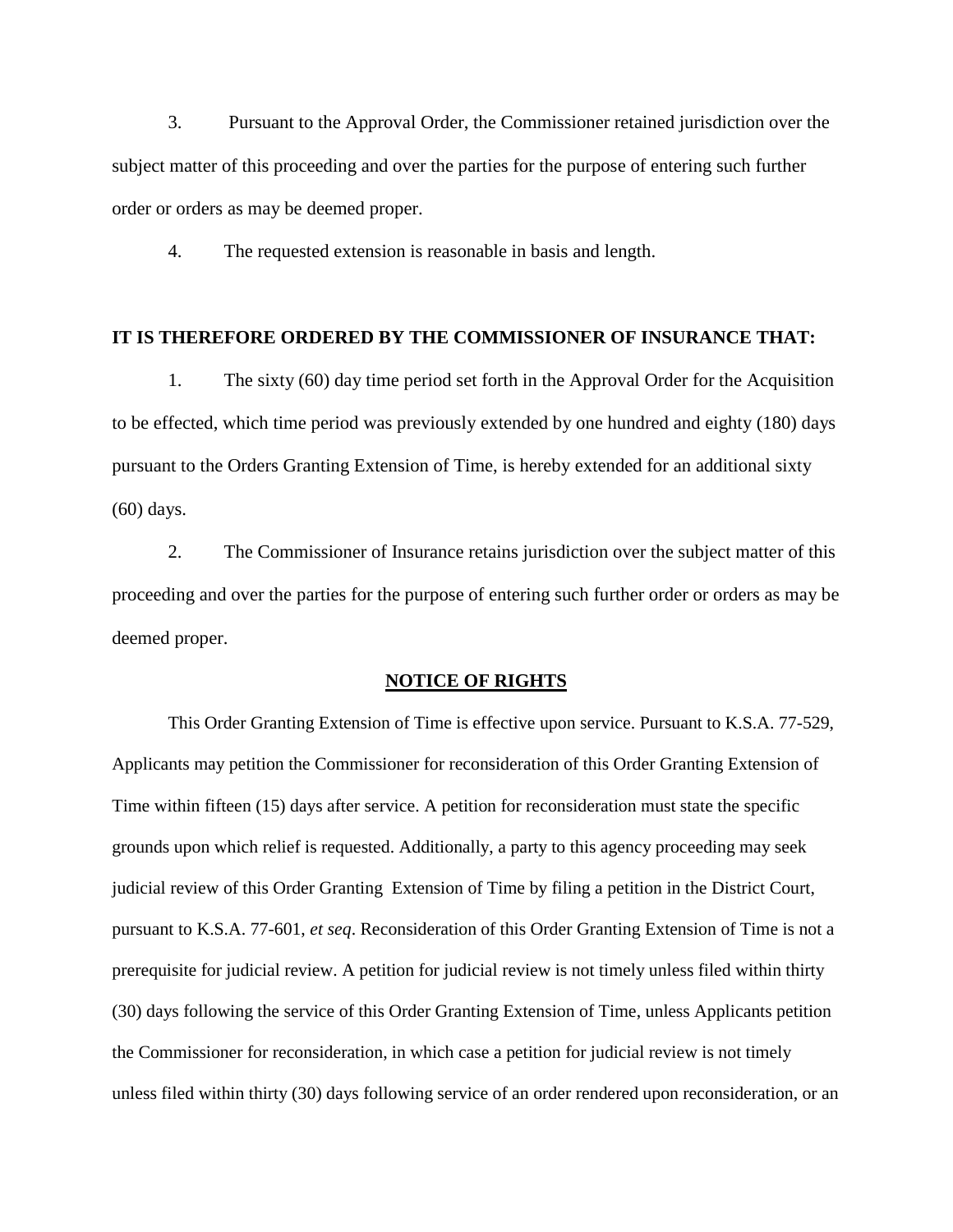order denying the request for reconsideration. In the event Applicants file a petition for judicial

review, the agency officer to be served on behalf of the Department is:

Diane Minear, General Counsel Kansas Insurance Department 420 S.W. 9th Street Topeka, Kansas 66612.

# **IT IS SO ORDERED THIS 23rd DAY OF OCTOBER, 2015, IN THE CITY OF TOPEKA, COUNTY OF SHAWNEE, STATE OF KANSAS.**



 $\angle$ s/ Ken Selzer $\angle$ Ken Selzer, CPA Commissioner of Insurance BY:

 $\angle$ s/ Diane Minear $\angle$ Diane Minear General Counsel